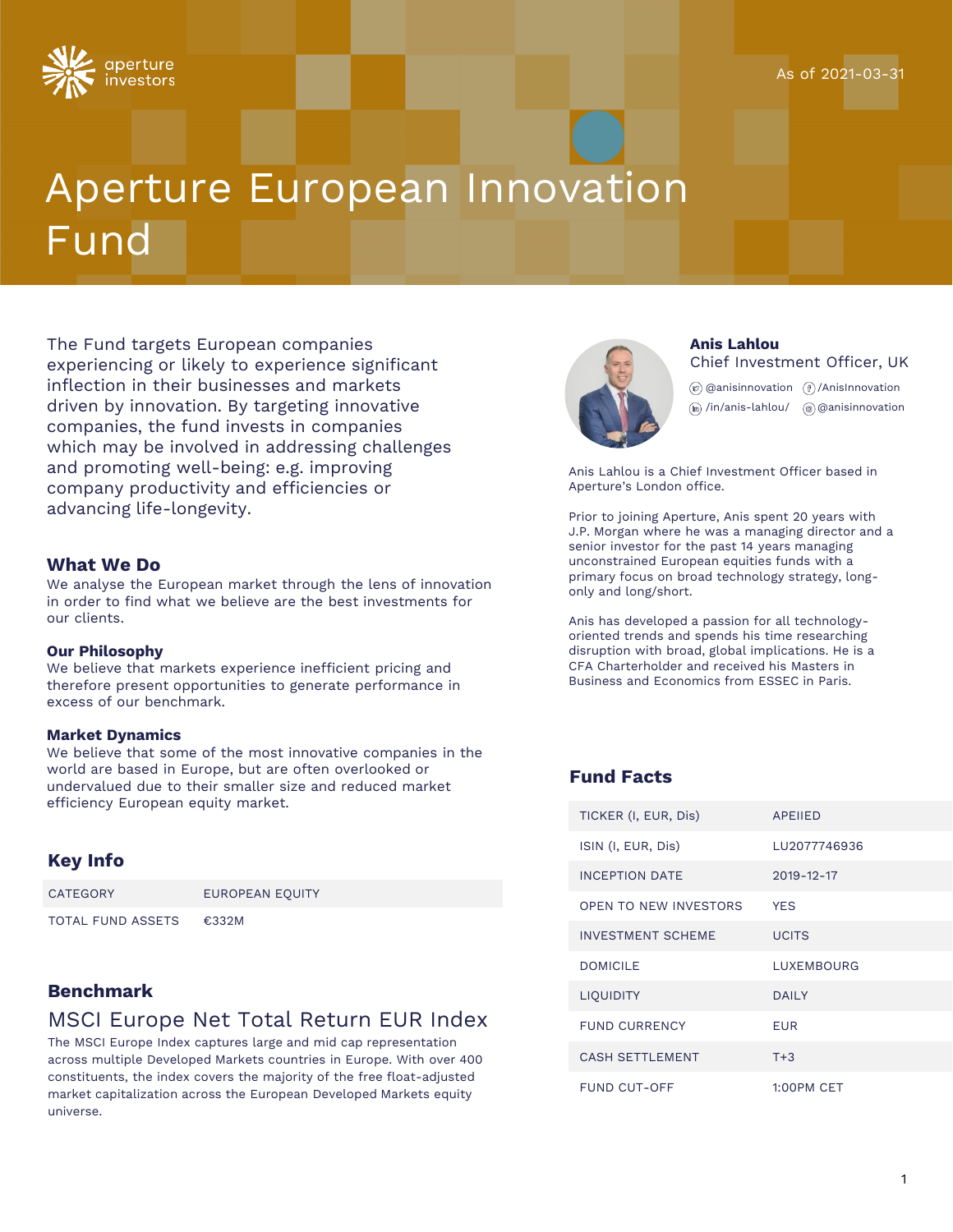

# **Annualized Returns (%)**

| Month-end Returns as of 2021-03-31 |  |  |  |  |  |
|------------------------------------|--|--|--|--|--|
|------------------------------------|--|--|--|--|--|

| (Net of fees)   | APEIIED | BENCHMARK | OUTPERFORMANCE |
|-----------------|---------|-----------|----------------|
| <b>YTD</b>      | 8.45    | 8.35      | 0.10           |
| 1Y              | 47.69   | 35.32     | 12.37          |
| 3Y              |         | 7.24      |                |
| <b>5Y</b>       |         | 7.51      |                |
| SINCE INCEPTION | 16.10   | 3.85      | 12.26          |

#### **Quarter-end Returns as of 2021-03-31**

| (Net of fees)   | APEIIED | BENCHMARK | OUTPERFORMANCE |
|-----------------|---------|-----------|----------------|
| <b>YTD</b>      | 8.45    | 8.35      | 0.10           |
| 1Y              | 47.69   | 35.32     | 12.37          |
| 3Y              |         | 7.24      |                |
| 5Y              |         | 7.51      |                |
| SINCE INCEPTION | 16.10   | 3.85      | 12.26          |

Important information: Investments involve risks. Past performance is not a reliable indicator of future performance and can be misleading. There can be no assurance that an investment objective will be achieved or that there will be a return on capital. You may not get back the amount initially invested. Before taking any investment decision, please always read the associated legal documents.

Benchmark = MSCI Europe Net Total Return EUR Index

The European Innovation Fund charges a management fee of 0.30% and a performance fee that is equal to 30% of the over performance of the Net Asset Value of the share class over the applicable performance fee benchmark. The overall fee will be adjusted to reflect the impact of share class hedging and distribution fees, where applicable.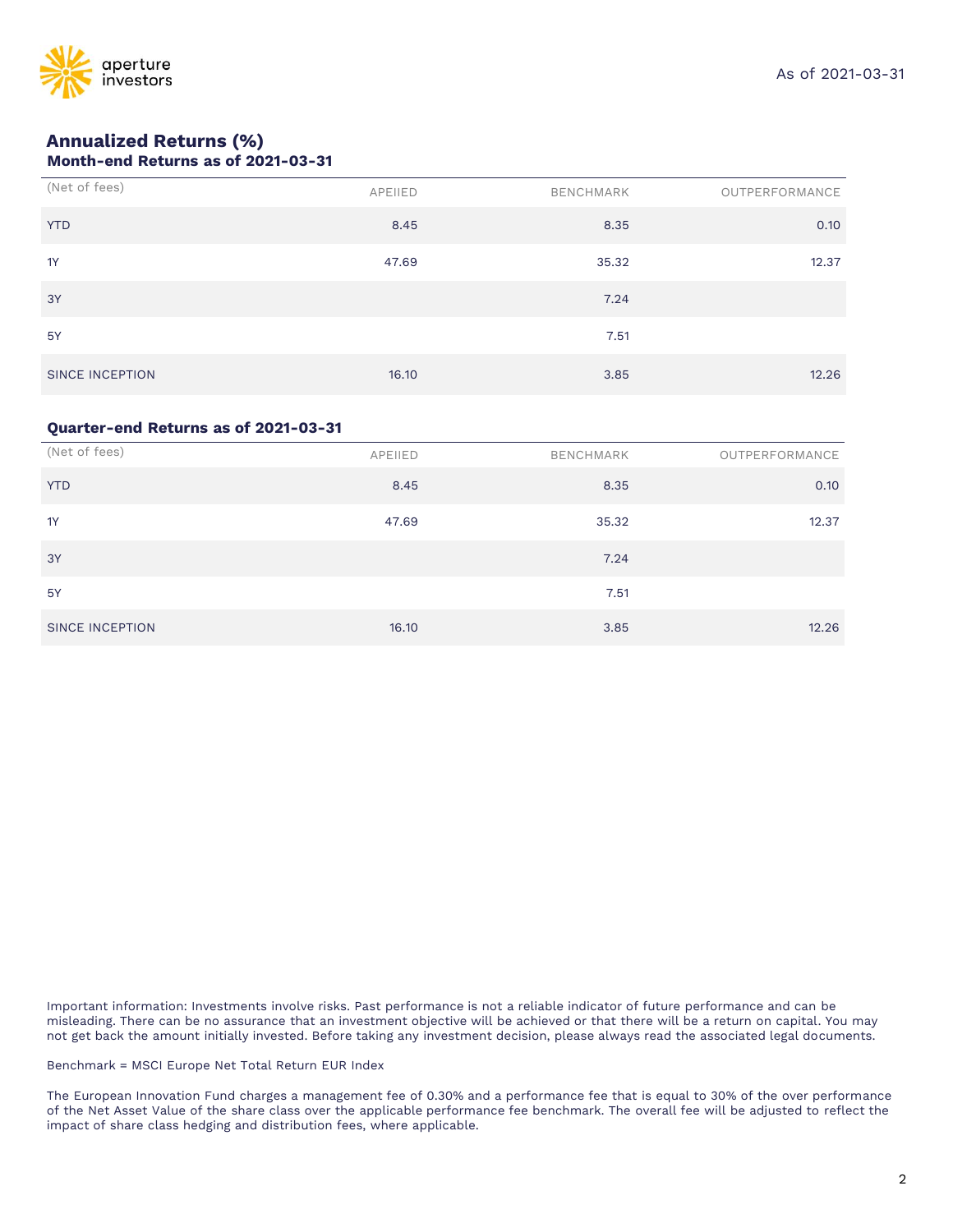

# **12 Month Performance (%)**

J.

| <b>MONTH ENDING</b> | APEIIED | <b>BENCHMARK</b> | OUTPERFORMANCE |
|---------------------|---------|------------------|----------------|
| 2021-03-31          | 4.84    | 6.47             | $-1.63$        |
| 2021-02-28          | 4.04    | 2.54             | 1.50           |
| 2021-01-31          | $-0.57$ | $-0.75$          | 0.17           |
| 2020-12-31          | 4.27    | 2.37             | 1.90           |
| 2020-11-30          | 10.54   | 13.95            | $-3.41$        |
| $2020 - 10 - 31$    | $-3.27$ | $-5.01$          | 1.73           |
| 2020-09-30          | $-1.82$ | $-1.41$          | $-0.41$        |
| 2020-08-31          | 3.92    | 2.94             | 0.98           |
| 2020-07-31          | 0.12    | $-1.37$          | 1.49           |
| 2020-06-30          | 7.17    | 3.07             | 4.10           |
| 2020-05-31          | 3.74    | 2.95             | 0.79           |
| 2020-04-30          | 7.56    | 6.12             | 1.45           |

Important information: Investments involve risks. Past performance is not a reliable indicator of future performance and can be misleading. There can be no assurance that an investment objective will be achieved or that there will be a return on capital. You may not get back the amount initially invested. Before taking any investment decision, please always read the associated legal documents.

Benchmark = MSCI Europe Net Total Return EUR Index

The European Innovation Fund charges a management fee of 0.30% and a performance fee that is equal to 30% of the over performance of the Net Asset Value of the share class over the applicable performance fee benchmark. The overall fee will be adjusted to reflect the impact of share class hedging and distribution fees, where applicable.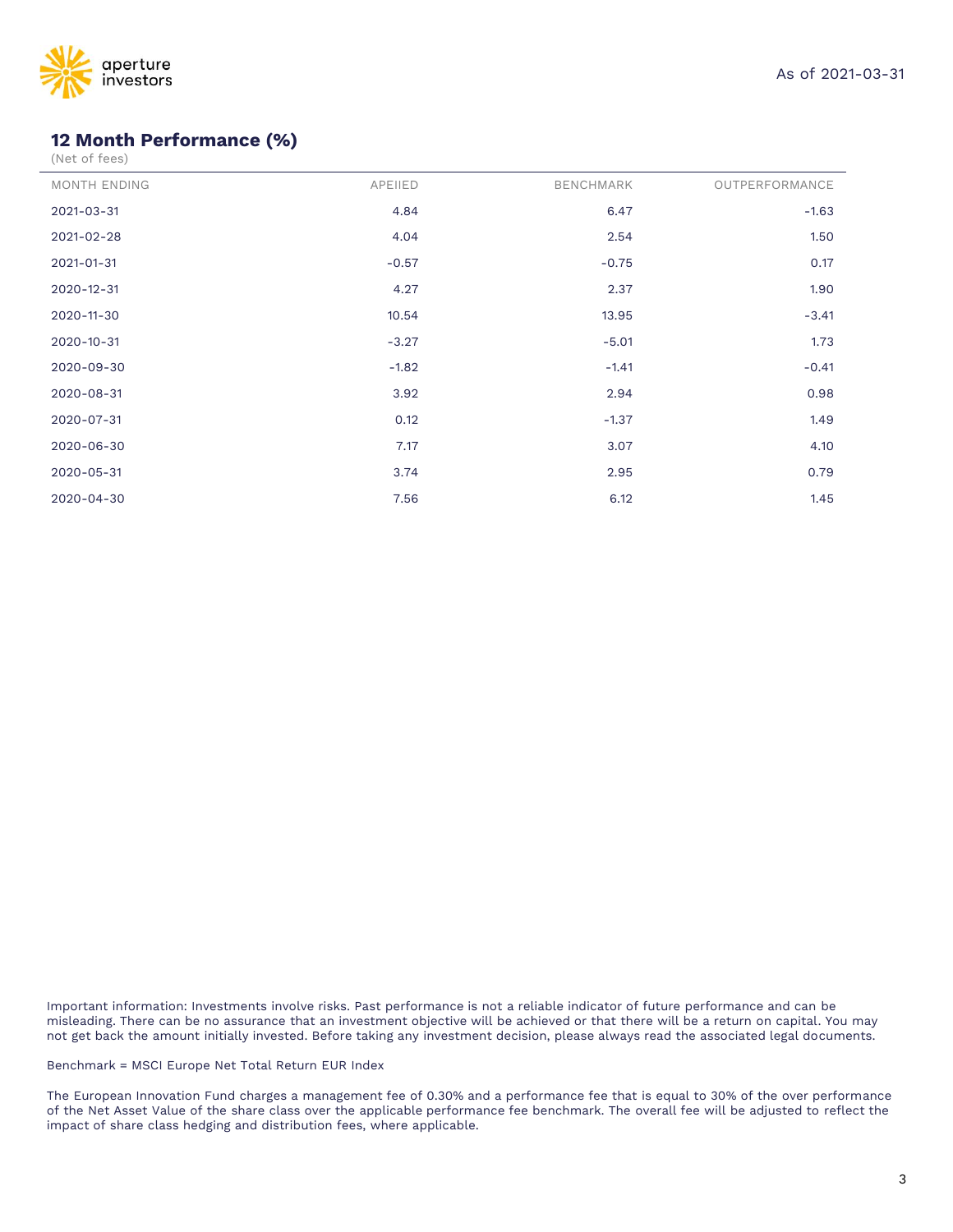

## **Portfolio Characteristics**

as of 2021-03-31

| NUMBER OF HOLDINGS        | 60       |
|---------------------------|----------|
|                           |          |
| <b>NUMBER OF LONGS</b>    | 50       |
| <b>NUMBER OF SHORTS</b>   | 10       |
| RELATIVE MAX DRAWDOWN     | $-5.47%$ |
| <b>STANDARD DEVIATION</b> | 19.31    |
| <b>BETA</b>               | 0.90     |
| R SQUARED                 | 78.38    |
| <b>TRACKING ERROR</b>     | 9.19     |
| <b>SHARPE RATIO</b>       | 2.56     |
| <b>INFORMATION RATIO</b>  | 0.91     |
| TOTAL FUND ASSETS         | €332M    |

Important information: Investments involve risks. Past performance is not a reliable indicator of future performance and can be misleading. There can be no assurance that an investment objective will be achieved or that there will be a return on capital. You may not get back the amount initially invested. Before taking any investment decision, please always read the associated legal documents.

The portfolio breakdowns provided may not total 100% and may exceed this amount due to leveraged instruments maintained within the portfolio. Exposures are intended to estimate the portfolio's exposure based upon the underlying assets held within the portfolio.

Top Holdings excludes cash and cash equivalents. The total of the holdings in the table may not equal the percentage of total net assets shown because of rounding discrepancies. Holdings are shown at the issuer/company level as of the date indicated and are subject to change. Holdings are subject to risk.

Benchmark = MSCI Europe Net Total Return EUR Index. Portfolio risk characteristics are measured on a 12-month trailing basis.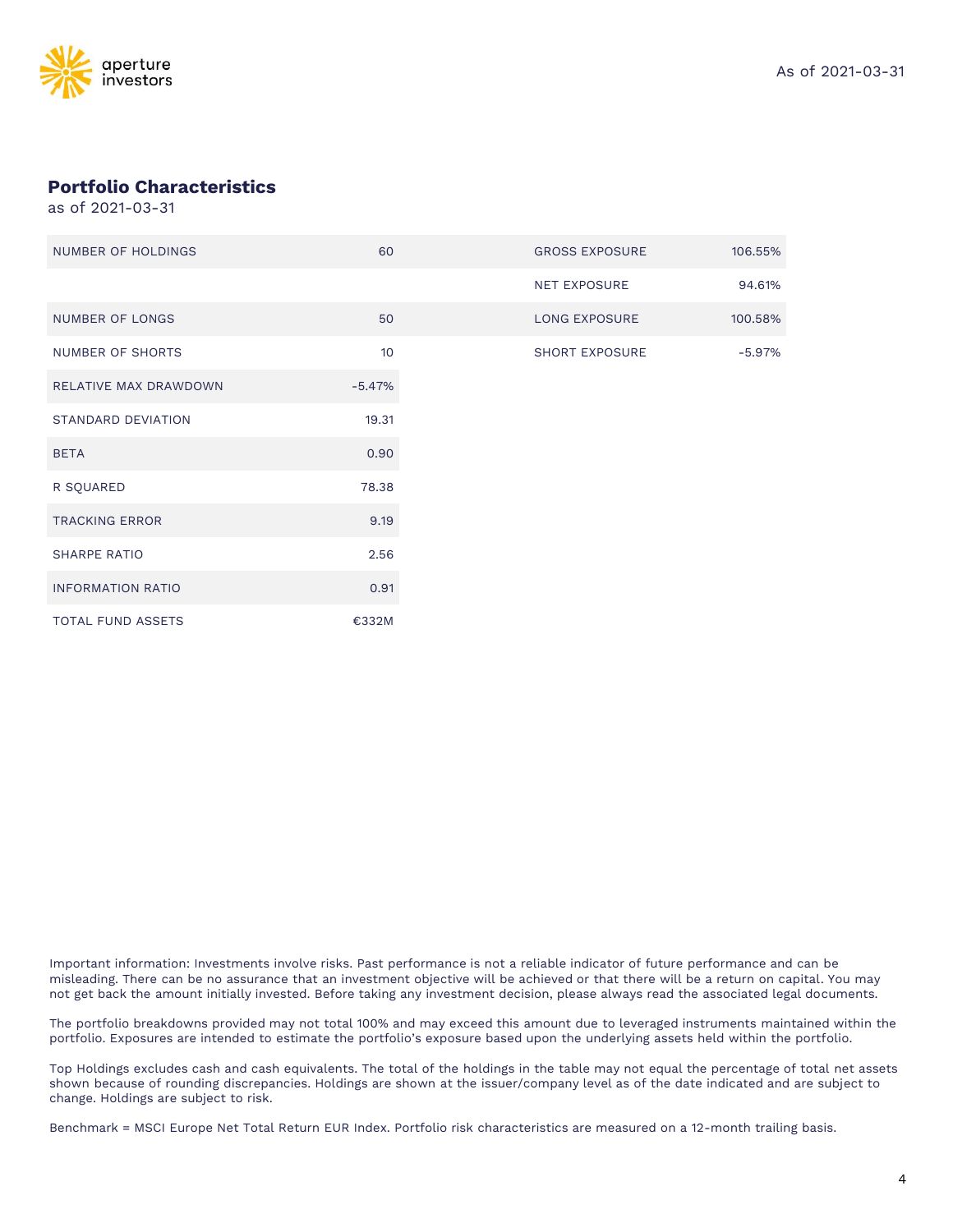

# **Top Holdings**

as of 2021-03-31

| HOLDING                  | APEIIED (%) |
|--------------------------|-------------|
| ASML Holding NV          | 7.07        |
| Infineon Technologies AG | 4.39        |
| Cie de Saint-Gobain      | 4.38        |
| ASM International NV     | 4.27        |
| Amadeus IT Group SA      | 4.02        |

#### **Top Sector Exposures**

as of 2021-03-31

| <b>SECTOR</b>                            |       | APEIIED (%) BENCHMARK (%) |
|------------------------------------------|-------|---------------------------|
| Technology                               | 34.56 | 7.34                      |
| Industrial Goods and Services            | 8.42  | 12.26                     |
| <b>Banks</b>                             | 6.59  | 7.47                      |
| Consumer Products and<br><b>Services</b> | 5.40  | 6.17                      |
| Health Care                              | 5.10  | 14.25                     |
| Energy                                   | 4.94  | 5.33                      |
| Automobiles and Parts                    | 4.78  | 3.13                      |
| <b>Travel and Leisure</b>                | 4.64  | 1.13                      |
| Chemicals                                | 4.48  | 3.30                      |
| <b>Construction and Materials</b>        | 4.38  | 3.26                      |

## **Top Geographic Exposures**

as of 2021-03-31

| COUNTRY            | APEIIED (%) | BENCHMARK (%) |
|--------------------|-------------|---------------|
| France             | 25.56       | 17.73         |
| <b>Netherlands</b> | 19.12       | 6.71          |
| Sweden             | 8.55        | 5.74          |
| Norway             | 8.32        | 1.00          |
| Germany            | 7.68        | 15.14         |
| United Kingdom     | 4.40        | 22.75         |
| Spain              | 4.02        | 3.80          |
| Switzerland        | 3.60        | 14.61         |
| Denmark            | 3.60        | 3.79          |
| <b>Belgium</b>     | 3.12        | 1.48          |
|                    |             |               |

The portfolio breakdowns provided may not total 100% and may exceed this amount due to leveraged instruments maintained within the portfolio. Exposures are intended to estimate the portfolio's exposure based upon the underlying assets held within the portfolio.

Top Holdings excludes cash and cash equivalents. The total of the holdings in the table may not equal the percentage of total net assets shown because of rounding discrepancies. Holdings are shown at the issuer/company level as of the date indicated and are subject to change. Holdings are subject to risk.

Sector Exposures are based off the Industry Classification Benchmark (ICB) standard published by FTSE Russell.

Benchmark = MSCI Europe Net Total Return EUR Index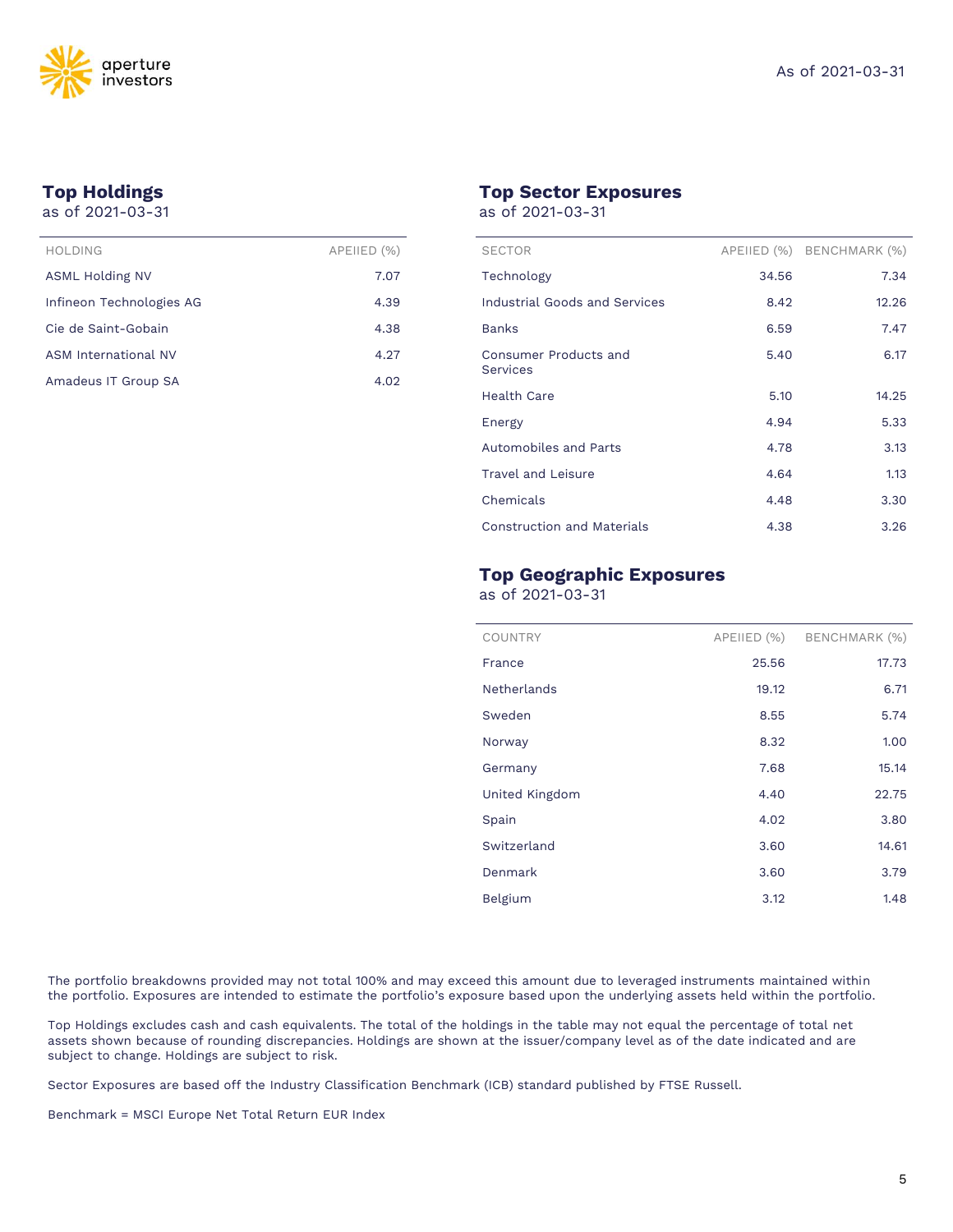



## **Share Class Details**

| <b>SHARE CLASS</b>                 | <b>TICKER</b>     | <b>ISIN</b>  | ONGOING CHARGE |
|------------------------------------|-------------------|--------------|----------------|
| Institutional, USD Non-Hedged, Dis | <b>APEIIUD LX</b> | LU2077747744 | 0.43%          |
| Institutional, USD Non-Hedged, Acc | <b>APEIIUA LX</b> | LU2077747827 | 0.43%          |
| Institutional, GBP Non-Hedged, Dis | <b>APEIIGD LX</b> | LU2077747157 | 0.38%          |
| Institutional, GBP Non-Hedged, Acc | <b>APEIIGA LX</b> | LU2077747231 | 0.38%          |
| Institutional, EUR Non-Hedged, Dis | <b>APEIIED LX</b> | LU2077746936 | 0.43%          |
| Institutional, EUR Non-Hedged, Acc | <b>APEIIEA LX</b> | LU2077747074 | 0.43%          |
| Institutional, CHF Non-Hedged, Dis | <b>APEIICD LX</b> | LU2077747587 | 0.43%          |
| Institutional, CHF Non-Hedged, Acc | <b>APEIICA LX</b> | LU2077747660 | 0.43%          |
| Institutional, CHF Hedged, Dis     | <b>APEICHD LX</b> | LU2077747314 | 0.46%          |
| Institutional, CHF Hedged, Acc     | <b>APEICHC LX</b> | LU2077747405 | 0.46%          |

Performance Fee: Calculated with a rate 30.00% per annum of the positive return above the MSCI Europe Net Total Return EUR Index

Minimum investment for Institutional share classes is 100,000 In USD or equivalent amount in the relevant Share Class currency.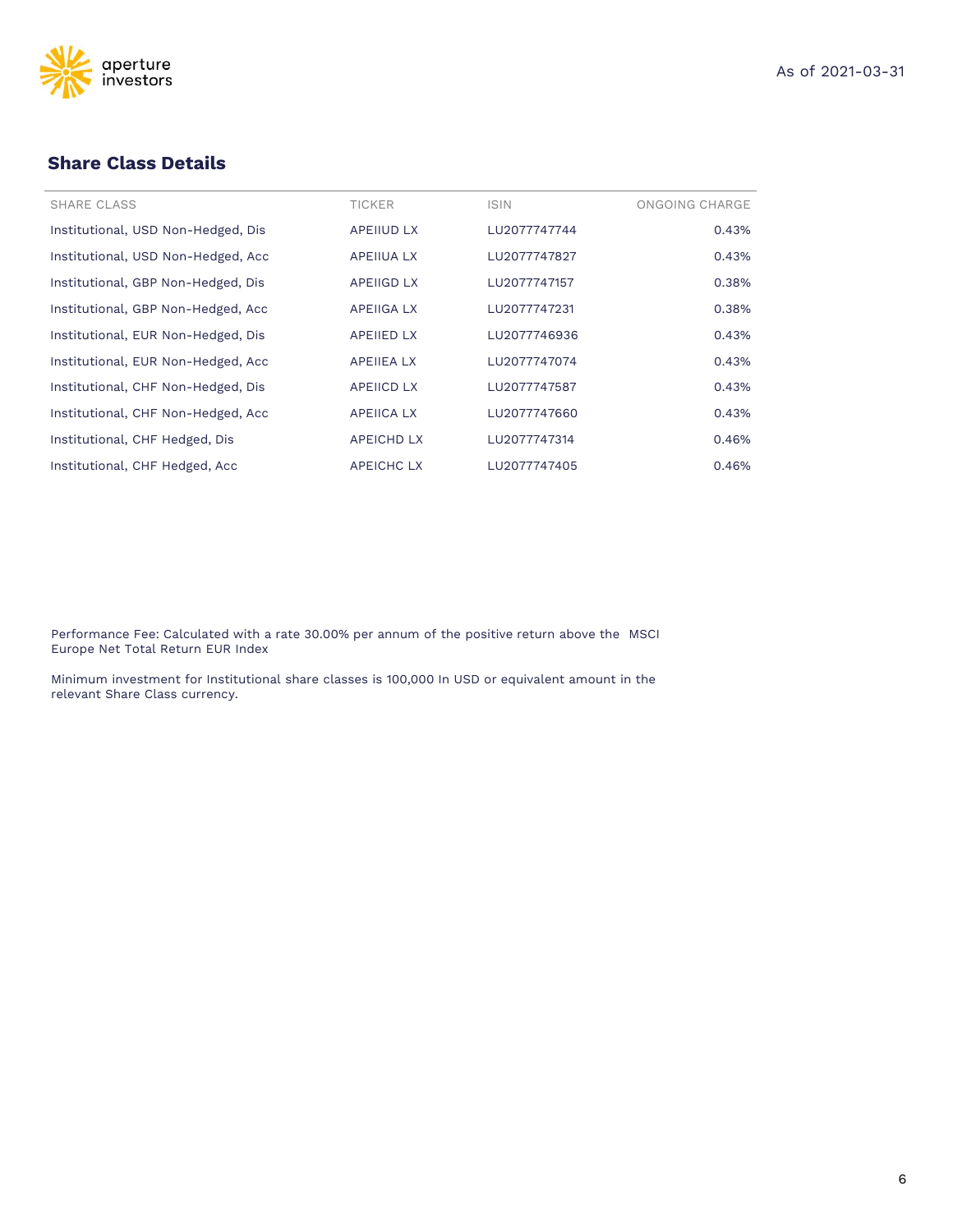



# **Aperture European Innovation Fund: ESG Report**



# **ESG Risk Category by aggregate portfolio weight %**



Companies' ESG Risk Rating scores are assigned to five ESG risk categories in the ESG Risk Rating. Note that because ESG risks materialize at an unknown time in the future and depend on a variety of unpredictable conditions, no predictions on financial or share price impacts, or on the time horizon of such impacts, are intended or implied by these risk categories. Negligible Risk 0-9.99; Low Risk 10-19.99; Medium Risk 20-29.99; High Risk 30- 39.99; Severe Risk 40+.

# **(Unmanaged Risk Score) Distribution of aggregated portfolio weight by Exposure %**



Low Exposure 0-35; Medium Exposure 35-55; High Exposure 55-100

# **Distribution of aggregated portfolio weight by Management %**



Strong Management 100-50; Average Management 50-25; Weak Management 25-0

Sustainalytics' ESG Risk Ratings are designed to help investors identify and understand financially material ESG risks at the security and portfolio level and how they might affect the long-term performance for equity and fixed income investments. The ESG Risk Ratings combined with qualitative analyses, provide a differentiated risk signal and deeper insights into the materiality of certain ESG issues for a company and how effectively the company is managing these issues.

Source: Sustainalytics



A company's handling of ESG risks.

Sustainalytics as of 31 Marhg 2021. Companies' ESG Risk Rating scores are assigned to five ESG risk categories in the ESG Risk Rating. Note that because ESG risks materialize at an unknown time in the future and depend on a variety of unpredictable conditions, no predictions on financial or share price impacts, or on the time horizon of such impacts, are intended or implied by these risk categories. Portfolio holdings analysis based on equity holdings only. Some positions may be excluded from the analysis shown due to coverage by Sustainalytics. Note that analysis ignores the negative value and counts the security weight towards the portfolio's performance in the same way as long positions i.e. positive weight.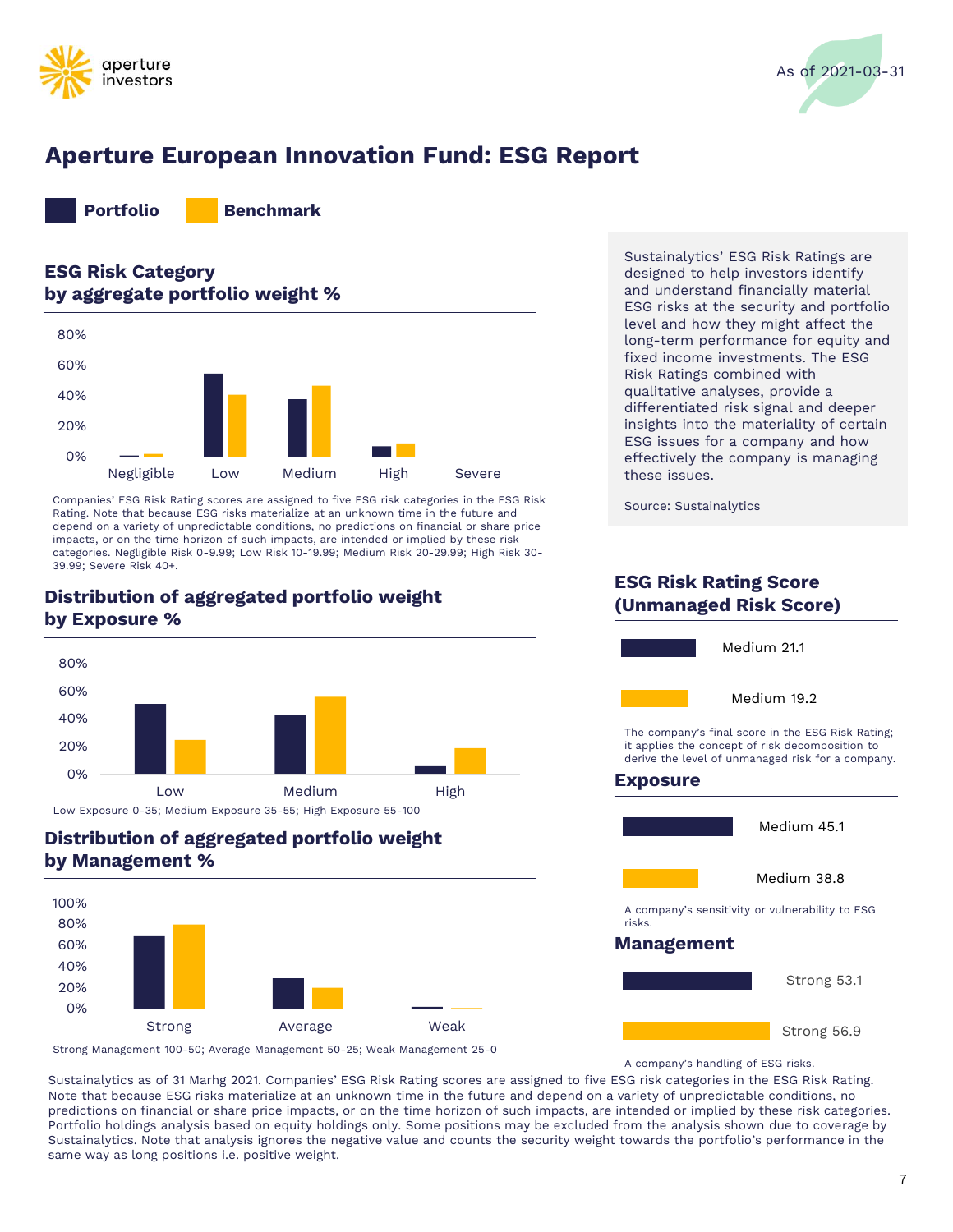



# **Aperture European Innovation Fund: ESG Report (cont'd)**

#### **Top 5 Highest Risk Portfolio Constituents**

| COMPANY NAME*                 | <b>ESG RISK SCORE</b> | <b>APEIIED</b> | <b>BENCHMARK</b> |
|-------------------------------|-----------------------|----------------|------------------|
| Swissquote Group Holding Ltd. | 34.4                  | 1.50%          | $0.00\%$         |
| Flkem ASA                     | 33.8                  | 1.10%          | $0.00\%$         |
| <b>Equinor ASA</b>            | 33.4                  | 2.10%          | 0.20%            |
| Soitec SA                     | 33.3                  | 1.90%          | 0.00%            |
| Health Care                   | 30.4                  | 0.30%          | 0.00%            |

#### **Relative Issue Performance – Environmental**

| PREVALENCE OF ISSUE (%)                    | <b>APEIIED</b> | <b>BENCHMARK</b> |
|--------------------------------------------|----------------|------------------|
| Carbon - Own Operations                    | 41.8%          | 54.6%            |
| Emissions, Effluents and Waste             | 39.5%          | 40.3%            |
| Land Use and Biodiversity                  | 3.6%           | 12.7%            |
| <b>Relative Issue Performance - Social</b> |                |                  |
| PREVALENCE OF ISSUE (%)                    | <b>APEIIED</b> | <b>BENCHMARK</b> |
| <b>Business Ethics</b>                     | 87.1%          | 97.8%            |
| <b>Community Relations</b>                 | 5.3%           | 14.3%            |
| Human Capital                              | 82.4%          | 97.2%            |

| <b>Relative Issue Performance - Governance</b> |                |                  |  |
|------------------------------------------------|----------------|------------------|--|
| PREVALENCE OF ISSUE (%)                        | <b>APEIIED</b> | <b>BENCHMARK</b> |  |
| <b>Bribery and Corruption</b>                  | 12.2%          | 23.0%            |  |
| Corporate Governance                           | 88.2%          | 100.0%           |  |
| Data Privacy and Security                      | 36.5%          | 37.2%            |  |

Sustainalytics' ESG Risk Ratings are designed to help investors identify and understand financially material ESG risks at the security and portfolio level and how they might affect the long-term performance for equity and fixed income investments. The ESG Risk Ratings combined with qualitative analyses, provide a differentiated risk signal and deeper insights into the materiality of certain ESG issues for a company and how effectively the company is managing these issues.

Source: Sustainalytics

#### **Material ESG Issue**

A core building block of the ESG Risk Rating. An ESG issue is considered to be material within the rating if it is likely to have a significant effect on the enterprise value of a typical company within a given subindustry.

#### **Unmanaged Risk**

Material ESG risk that has not been managed by a company, and includes two types of risk: unmanageable risk, as well as risks that could be managed by a company through suitable initiatives but which may not yet be managed.

#### **Weighted Scores**

Sustainalytics normalizes the security weights of the matched security results within the selected portfolio and benchmark to equal 100% of the total portfolio weight, by evenly redistributing unmatched security weights. If there are no security weights available, Sustainalytics will assign equal weights to all securities. Weighted Scores are calculated by aggregating normalized security weighted scores.

Sustainalytics as of 31 March 2021. Companies' ESG Risk Rating scores are assigned to five ESG risk categories in the ESG Risk Rating. Note that because ESG risks materialize at an unknown time in the future and depend on a variety of unpredictable conditions, no predictions on financial or share price impacts, or on the time horizon of such impacts, are intended or implied by these risk categories. Portfolio holdings analysis based on equity holdings only. Some positions may be excluded from the analysis shown due to coverage by Sustainalytics. Note that analysis ignores the negative value and counts the security weight towards the portfolio's performance in the same way as long positions i.e. positive weight.

\*Short positions shown as sectors only.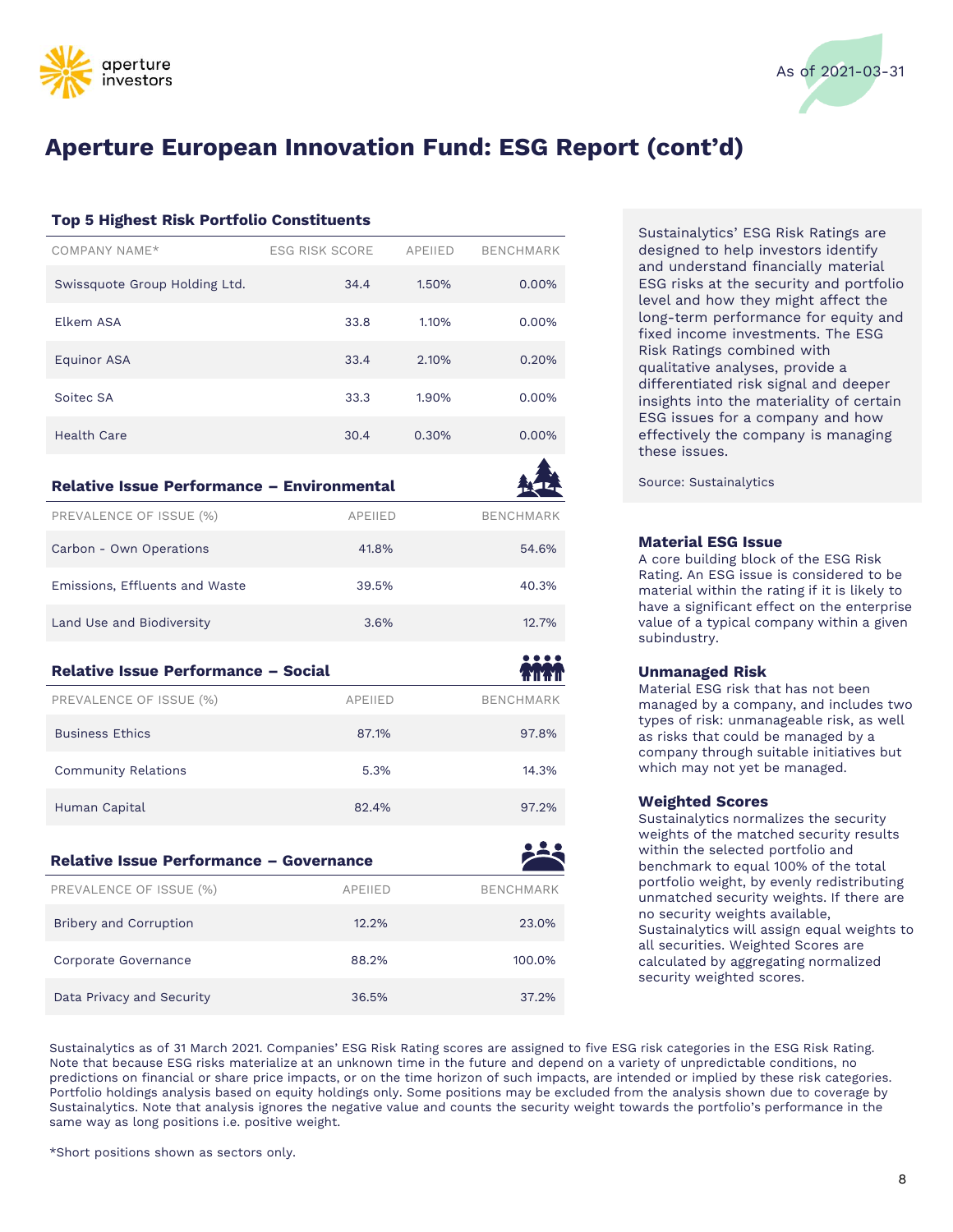

**Net Asset Value:** The net asset value equals the value of all assets held by the fund, minus any liabilities, divided by the number of shares outstanding.

**Total Fund Assets:** Includes the value of all capital raised from investors as well as capital invested by principals of Aperture as of the last NAV pricing, in all share classes of the Fund.

**Outperformance:** Outperformance is defined as the difference between the return of the Fund and the return of the Fund's stated Benchmark.

**Standard Deviation:** Annualized standard deviation of daily Fund returns.

**Beta:** Beta is the slope of the linear regression of daily Fund returns vs. the Benchmark returns. Beta is considered a measure of the volatility of a portfolio in comparison to its benchmark. For example, a portfolio with a beta relative to its benchmark of 1 would experience the same volatility as the benchmark.

**R Squared:** R-Squared is generally interpreted as the percentage of a portfolio's movements that can be explained by movements in the benchmark.It is a measure that indicates the amount of variation of a dependent variable that can be explained by the independent variable(s) in a regression.

**Tracking Error:** Tracking Error is the standard deviation of the difference between the returns of a portfolio and its benchmark. **Sharpe Ratio:** Measures the risk-adjusted performance. It is calculated taking the net of fee portfolio returns divided by the standard deviation of the portfolio returns for the period stated.

**Information Ratio:** Defined as the portfolio's excess return per unit of risk, or tracking error. For example, an information ratio of 1 means that a portfolio manager generates 100 basis points, or one percent of excess return for every 100 basis points of risk taken. **Relative Max Drawdown:** The maximum loss from a peak to a trough of a portfolio, before a new peak is attained. Measured on alpha component of the portfolio only.

**Long and Short Exposure:** A fund has a long exposure if the percentage amount invested in long positions exceeds the percentage amount invested in short positions. Likewise, it has a short position if short positions exceed long positions.

**Depositary: State Street Bank International GmbH, Luxembourg Branch.**

**You may, under certain conditions, convert all or part of your shares of one compartment into shares of one or more other compartments. Information on conversion right procedure is set out in Chapter 8 of the Prospectus.**

**The Fund offers other share classes for the categories of investors defined in its prospectus.**

**Depending on your tax regime, any capital gains and income arising from the ownership of shares in the Fund may be subject to taxation. We advise you to consult your financial advisor for more information on taxation.**

**Details of the Management Company's up-to-date remuneration policy, including, but not limited to, a description of how remuneration and benefits are calculated and the identity of persons responsible for awarding the remuneration and benefits, including the composition of the remuneration committee, are available at the following website www.generaliinvestments-luxembourg.com and a paper copy of such remuneration policy is available to investors free of charge upon request at the registered office of the Management Company.**

**The net asset value is available upon simple request from the Management Company and on its website www.generali-investmentsluxembourg.com.**

**This is an advertising document. This Fund is subject to authorisation and regulation in Luxembourg by the Commission de Surveillance du Secteur Financier (CSSF). Generali Investments Luxembourg S.A. is authorised in Luxembourg and regulated by the Commission de Surveillance du Secteur Financier (CSSF).** 

**In Switzerland, the representative is ACOLIN Fund Services AG, Leutschenbachstrasse 50, CH-8050 Zurich, whilst the paying agent is InCore Bank AG, Wiesenstrasse 17, P.O. Box, CH-8952 Schlieren.** 

**Generali Investment Partners S.p.A. Società di gestione del risparmio acts as a promoter for the Aperture Investors SICAV Sub-Funds within the EU27.**